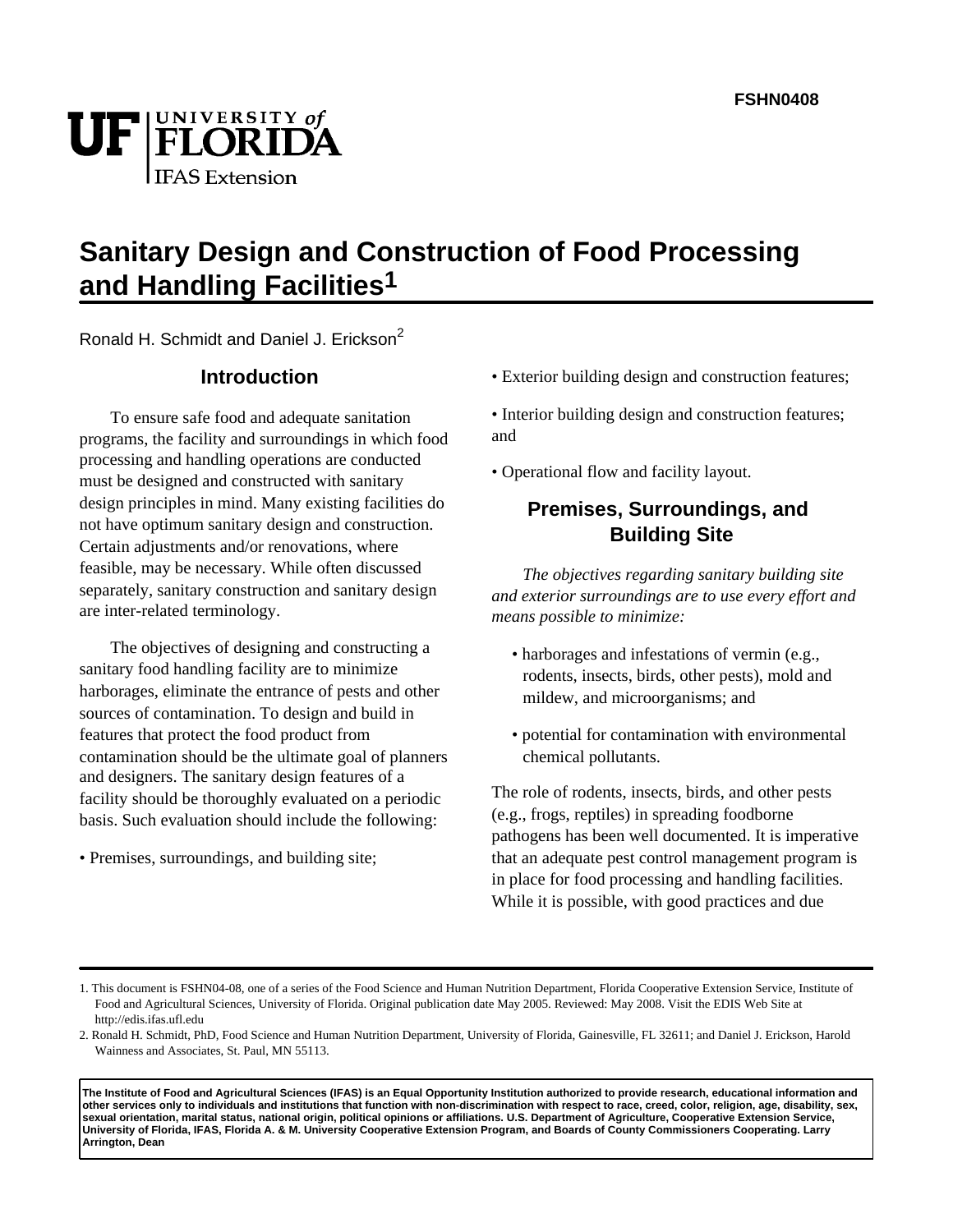diligence, to self manage pests, it is recommended that the services of a reputable pest management supplier be obtained. It is also a good plan to identify an employee that is assigned to work with the pest management supplier with regard to the location of bait stations, tracking trap and station activity, chemical storage, and the observation of proper pest control procedures. Proper records and documentation of a pest control program is important to the success of an overall sanitation program. The topics discussed below regarding the location of traps and bait stations, maintenance of outside surroundings, and limitation of pest entry into buildings are all part of a successful pest management program.

### **Location**

As with real estate, an important feature of a sanitary food facility is "location, location, location". Ideally, a facility should be located away from any contamination source (e.g., chemical plant, sewage treatment facility, salvage yard, livestock housing, cow pasture, or body of water). For many existing facilities, the location may not be in the control of the facility management as other industries may have moved in around the food facility. If, in the evaluation of the facility, it is found that sources of contamination are adjacent or near the building, special precautions are necessary to keep odors and contaminants from entering the yard or facility. When building a new facility, an inquiry should be made regarding the previous occupants and the type of operations previously conducted at that location.

#### **Site Condition, Preparation, and Maintenance**

When preparing a new site for construction, the site should be thoroughly cleaned of any potentially toxic materials and graded for appropriate drainage and prevention of standing or pooled water. Storm sewers should be designed and located to allow for adequate runoff. Where appropriate, paving should be used to minimize dust. In many cases, local, state, or provincial zoning rules may apply. These must be respected during the site selection and preparation phase.

Landscaping is another important consideration as shrubs, grass, and trees too close to the building can increase the chance of harborage of vermin. According to Graham, trees and shrubbery should be no closer than 30 feet from the building, and grass coverings should end 30 inches from the building walls (1991). Further, a gravel buffer should be established between the building and landscaping to discourage rodents. Under-laying the pea gravel with polyethylene film is also recommended.

Maintenance of the surroundings is also very important. Keeping the area uncluttered and free of refuse, and keeping the grass mowed and shrubs pruned on a regular basis will discourage insects and other vermin from taking up residence. The drainage system or landscape design must also be maintained appropriately to minimize standing water.

#### **Exterior Lighting**

A qualified lighting contractor should be consulted to evaluate adequacy and location of exterior lighting. While adequate lighting in external areas of a facility is important for an overall sanitary operation, it is also necessary for security protection. However, since outdoor lights may attract insects, the location of these fixtures is of critical importance for preventing insects from entering the facility. The location of fixtures, especially when positioned over doorways, needs special attention. While high intensity, ultraviolet lights are often used for security purposes, these lights are especially attractive to insects. It is recommended that lighting be mounted on poles or standards, be at least 30 feet from buildings, and the light directed towards doorways and entrances (Graham, 1991). Lighting fixtures should be shielded with a non-breakable, transparent material.

#### **Driveways and Receiving Areas**

As the area used for receiving is the last line of defense in protecting the building, care should be taken to make sure that such areas are designed to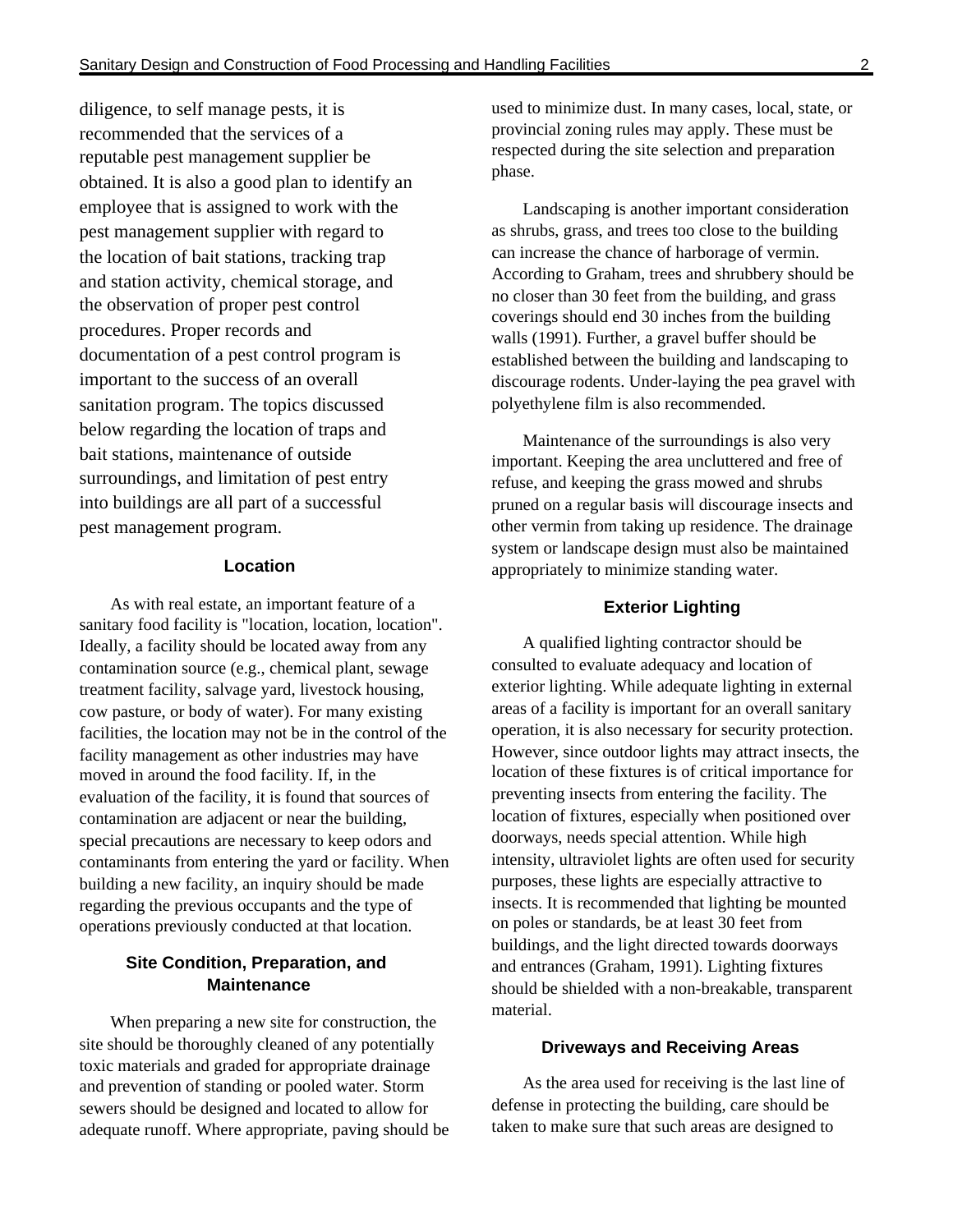minimize contamination and intrusion from pests. Driveways leading to receiving areas should be appropriately paved and constructed for adequate drainage. Asphalt driveways should be avoided, as this material may, in fact, attract rodents. Drains should be designed with catch baskets for debris, and hose stations should be provided to facilitate cleaning and maintenance. Bait stations and traps, where used, should be properly located.

## **Exterior Building Design and Construction**

The primary objective of sanitary design in building construction is to design and construct a building that is cleanable. Other major considerations are to minimize contamination and adequately seal food processing and handling areas from sources of contamination

Rather simple and inexpensive preventative measures can be built into building construction with regard to vermin proofing the building. For example, installing flanging to foundations below grade level will discourage rodents from burrowing under the floor slab. Further, avoiding any horizontal ledges or overhangs in construction will discourage roosting or nesting of birds. If ledges cannot be avoided, they should be sloped rather than flat or horizontal. Preventing the entry of rodents and insects into buildings can be accomplished by sealing all openings to the outside which are 1/4 inch or greater. The caulking and sealing of all joints has proven useful in preventing rodent entry. The vermin proofing aspects of the building needs to be regularly evaluated and maintained.

#### **Loading Docks, Platforms, and Receiving Rooms**

Receiving areas and rooms should be enclosed as much as is practicable. An improperly designed and constructed receiving room will provide an attractive harborage for birds, rodents, and insects. Enclosed receiving areas and rooms are less desirable to birds, rodents, and insects than a more open receiving area. Such areas must be critically evaluated to determine the adequacy of protection from contamination and entrance of pests. Loading docks and platforms should be designed to minimize

entry of pests. Ideally, loading docks should be at least 3 feet above ground with the underside lined with a smooth, galvanized metal or similar material with a 12 inch over-hang to prevent rodents from climbing into the building. Properly installed rapid open/close doors or air curtains should be used to discourage entrance of insects and birds. Overhangs should be constructed to be free of roosting and nesting areas for birds.

#### **Exterior Walls**

Building materials used for exterior walls vary in their need for preventative maintenance with regard to re-caulking of joints. For example, a poured concrete wall, while being expensive, needs less maintenance than other materials becuase it does not have seams. A concrete block wall, if appropriately sealed, is also fairly maintenance free. Low-density concrete block (e.g., cinder block), commonly used in domestic building, should be avoided unless an adequate sealer is used to avoid moisture intrusion and penetration of mold and mildew. Concrete block walls should be sealed at the base and capped at the top. Corrugated metal siding is the least desirable material for wall construction in a food handling facility. If used, it is imperative that it be adequately caulked along the base and at the seams. Further, corrugated metal siding needs a good maintenance program to maintain an effective seal. The maintenance frequency is also affected by climate conditions.

#### **Roofs**

Roof construction and design should not be overlooked. The roof should be designed and built so it can be kept clean, especially where there is the possibility of product spillage or deposition on the roof. Food related dust (e.g., flour, powdered milk, or grain) can accumulate on the roof and is an invitation to birds and insects. Smooth membrane type roofs are often the most desirable type of roof for food processing facilities. Tar and gravel roofs are usually not recommended as they tend to attract dust and are very difficult to clean and maintain.

#### **Openings into the Building**

Any openings into buildings, including doors, windows, ventilation ducts, and other openings must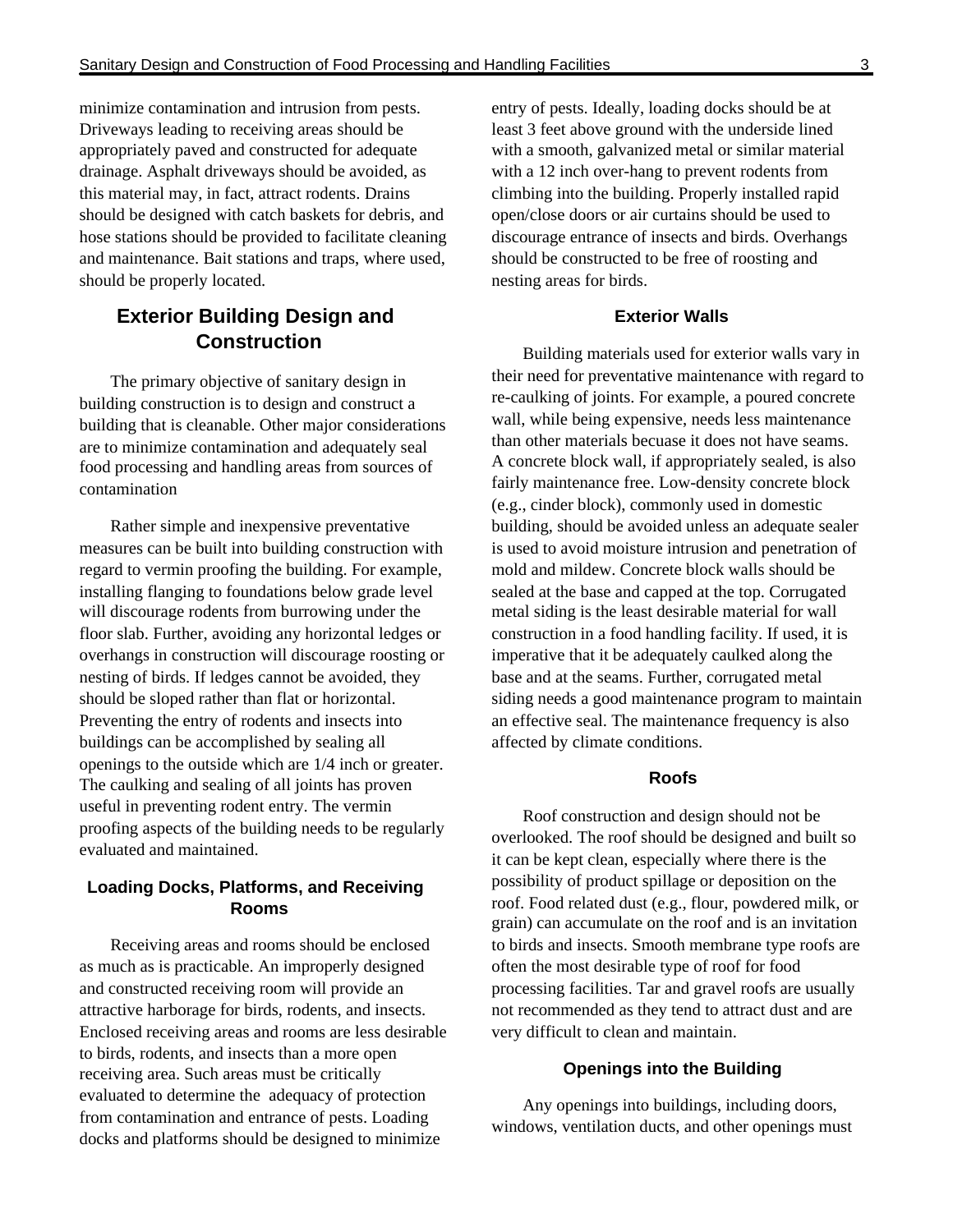be appropriately sealed and protected. Openings into the roof such as exhaust fans for air handling systems, ventilation ducts, and plumbing vent pipes must be sealed, and appropriately flashed and screened. Windows are discouraged in food processing operations as they present sanitation problems due to glass breakage and overall maintenance considerations. If used, windows should be designed to be flush with the inside wall and be permanently closed. Sills should be sloped away from the wall at not less than a 45 degree angle to prevent birds from nesting or dust from collecting.

## **Interior Building Design and Construction**

The sanitary objectives for interior building design and construction are to:

- minimize potential harborages of pests and microorganisms;
- maximize cleanability; and
- maximize the protection of the food products from contamination.

As previously discussed, a new facility is easily built with sanitary design criteria in mind. Building designers can integrate sanitary objectives without adding a great deal of cost to a construction project. Existing facilities present a different set of challenges due to construction practices that are now considered obsolete, and cost considerations for updating these facilities. Having a facility designed and built to sanitary specifications does not guarantee a safe food product if the facility is not adequately cleaned and maintained on an appropriate schedule.

#### **Interior Walls**

A cleanable, sanitary wall is one that is

- hard, flat, and smooth:
- free of pits, cracks, checks, and crevices;
- impervious and non-absorbent;
- resistant to cleaning and sanitizing chemicals;
- corrosion resistant;
- durable, easily maintained, and wear resistant; and
- properly installed, sealed, and covered.

The wall should be installed and maintained to assure these properties are met from the floor to the ceiling. In addition, if used openings and windows are used they should be installed and sealed to maintain the floor to ceiling properties.

There are several acceptable surfaces and materials available for walls in food processing and handling areas. Some of these are described below:

**Seamless Poured Concrete** is often recommended, because of its lack of seams and associated maintenance requirements. However, such walls should be finished smooth

and sealed. They can be improved by painting with a semi-gloss or gloss epoxy enamel. Specialized spray coatings for concrete walls using epoxies and fiber glass are the most recent innovations which have proven to be impervious, cleanable, and durable.

**Concrete Block** walls should be heavy density, non-porous blocks. Concrete block walls should be installed in a stack bond pattern (with reinforcement), rather than a running bond pattern (see Fig. 1), as there is less hold up of dust and moisture. As stated previously, the concrete blocks should be installed with a solid cap on the top course and without ledges or crevices. For additional durability and cleanability concrete block walls should be appropriately sealed and finished by painting with semi-gloss or gloss epoxy enamel paint covering.



**Figure 1.** Bond Patterns on Concrete Block Walls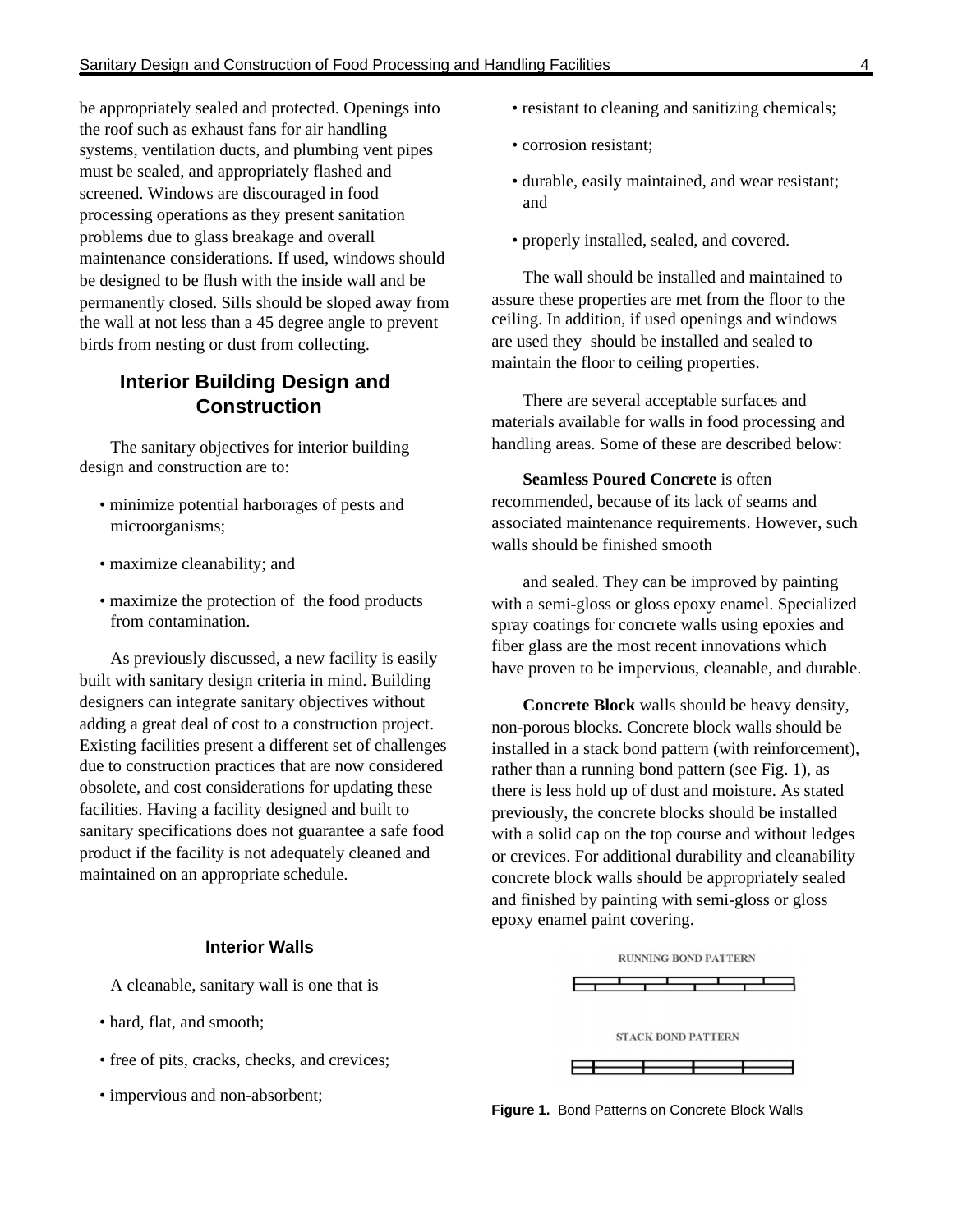**Fiberglass Panels** are a highly acceptable wall material and are commonly used in newly constructed facilities. These panels are available from several different suppliers. While most of the available panels are acceptable; gel coated, reinforced fiberglass panels are most recommended. This material, when properly installed and sealed at the seams, provides a continuous, hard, durable, and cleanable surface. However, if fiberglass board is improperly installed, improperly maintained, or becomes damaged, it can lose its desirable features. If the panels extend to the floor, they are vulnerable to damage from forklifts and related equipment. In high impact locations, a concrete curb may be recommended. To prevent creation of a ledge (which will collect dust) the top of the curb should be sloped at a 45 degree angle or greater or the curb constructed in a bull nose design.

**Glazed Ceramic Tile**, due to its durability and resistance to a wide range of chemicals, is the most highly recommended wall material in wet processing areas and is often used in dairy and beverage plants.

**Wood** (e.g., plywood, pressed wood), due to its porosity, is not recommended and should be avoided for interior walls in food facilities. Wood cannot be adequately sealed.

**Metal panels** (e.g., stainless steel, galvanized metal) are not usually recommended for walls in a food facility due to condensation problems. Plus, expansion and contraction of metal panels make maintenance of the seam seals very difficult. Due to problems with zinc flaking and potential product contamination, galvanized metal should be absolutely avoided.

Walls should be covered with a light colored paint and caulked, sealed or grouted appropriately at joints and junctions. Such coverings and sealants are used to enhance the impervious properties, cleanability, and ease of maintenance. However, if such coverings are not maintained, checks and flakes can form, decreasing the cleanability of the surface. Thus, a preventative maintenance program should be in place to keep walls in good repair.

**Junctures** between walls and ceilings, and between walls and floors should be rounded (or coved) with a radius of one inch or greater. Coving minimizes a right angle crevice, which is difficult to clean and maintain. An example of a wall to floor juncture is shown in Figure 2.



**Figure 2.** Coved Wall/Floor Juncture

#### **Ceilings**

Ceilings in food handling facilities are often neglected from a sanitary design and construction perspective. Ceilings should meet the same objectives mentioned for walls. In addition, they need to be included in a preventative maintenance program. Improperly installed ceilings, ceilings that promote condensation, or poorly maintained ceilings (e.g., flaking paint) can actually increase the potential for overhead contamination of food products.

**Concrete** ceilings are often recommended due to durability and minimal maintenance requirements. The most recommended installation is the concrete slab with exposed double tee beam construction, which avoids ledges associated with I-Beam construction. Concrete ceilings should be ground smooth, appropriately finished, and caulked at the joints.

**Metal** ceilings are not recommended due to condensation maintenance problems. Joints in metal panel ceilings are very difficult to maintain. Corrugated or ribbed sheet metal ceilings are very difficult to clean and maintain, and have areas for harborages of insects and rodents.

**Wood ceilings**, due to their porosity, are impossible to clean and maintain and must be avoided.

**Dropped ceilings** are acceptable only if properly installed. False ceilings, which create a crawl space above the ceiling for utilities and services, should be avoided. The crawl space also becomes very attractive to insects and rodents, increasing the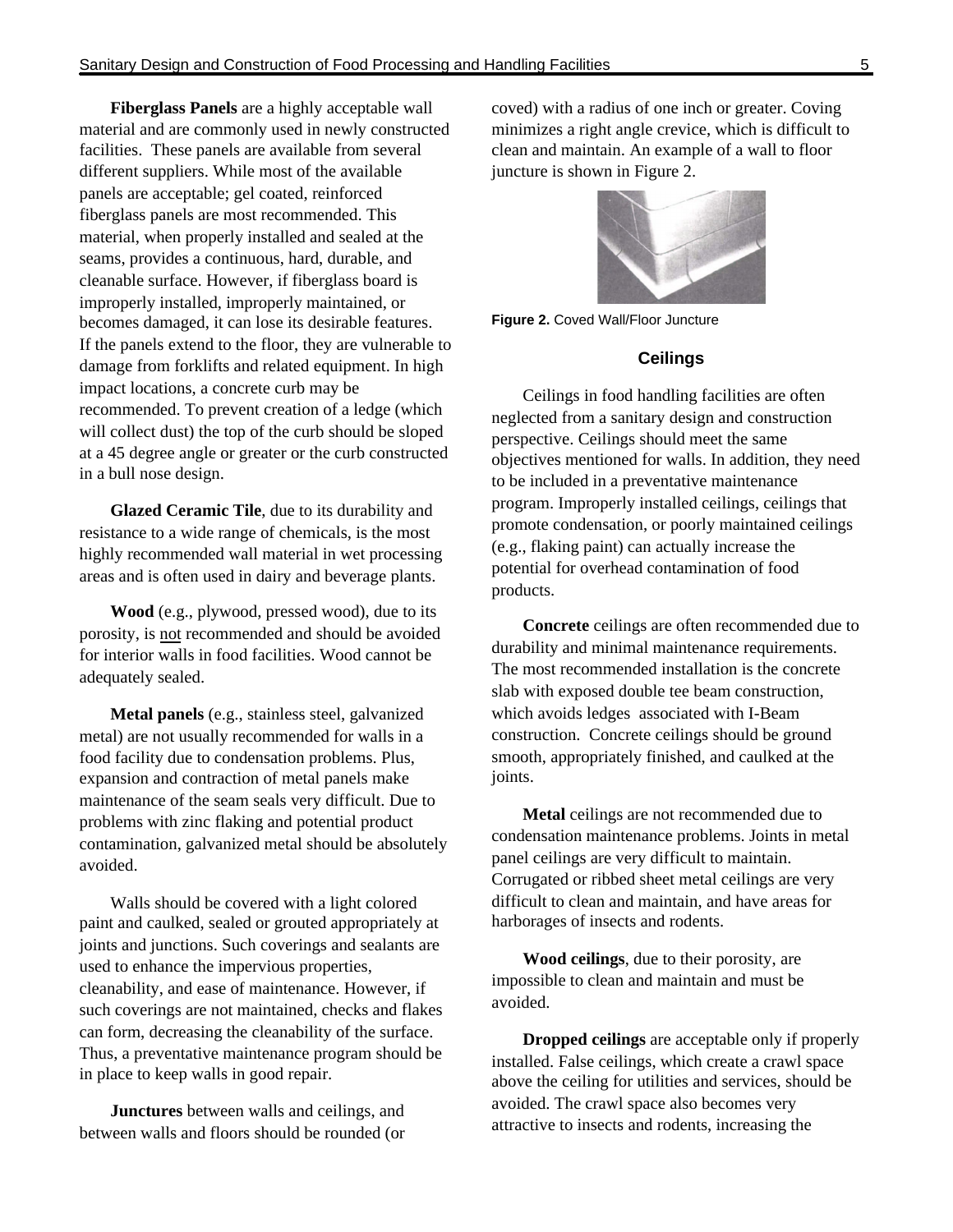potential of product contamination. Because fiberglass panels can be glued in and sealed at the joints they are acceptable in dropped ceiling application. However, they are very difficult to maintain in a continuously sealed condition. Permanent dropped ceilings, which essentially create a walk-on second floor above the processing area, are more desirable, especially those with a permanent smooth concrete ceiling. The additional floor is used to run utilities, air handling ducts, fans, and similar services. In dairy and beverage plants, clusters of air operated valve systems are used in automated process control systems for transporting liquids and cleaning solutions. Due to the complexity of such valve clusters, they can create dust collection points over processing areas. They are often conveniently located in this upper floor over a dropped ceiling and away from the processing area. Pipes, conduits, and similar accoutrements can be installed in vertical runs through the ceiling into the upper floor. However, the junctures of these pipings need to be properly sealed and the seals maintained in good repair.

#### **Insulation**

Insulation materials available do not meet the requirements for walls and ceilings in a food facility and are easily punctured or torn. Thus, insulation, where used, should be installed so that it is not exposed and is sealed off from food processing and handling areas. The type of insulation material used must also be considered. The insulation material should be:

- nontoxic:
- odorless;
- unattractive to pests; and
- non-contaminating.

With these criteria in mind, asbestos insulation is avoided. Fiberglass batting insulation should also be avoided as it attracts insects and rodents, and the fibers may become airborne causing a contamination hazard. Acceptable materials may include: Styrofoam panels, foam glass, and urethane. For special applications requiring insulation of equipment (e.g., steam piping), it is recommended that manufacturers

supply documentation of acceptance of the material in food applications.

#### **Floors**

Due to heavy day to day exposure to a variety of chemicals and food products, the floor in a food processing and handling facility is the most difficult surface to maintain. Floors should be smooth, impervious, non-absorbent, corrosion resistant, cleanable and in good repair. For safety considerations, floors should not be so smooth that they cause employees to slip and fall. In addition to being constructed and sealed adequately, the floor should be installed to provide adequate slope for drainage and prevention of pooled water.

Today, highly acceptable materials are available for constructing and surfacing of floors in a food processing and handling facility. The most recommended are sealed concrete, epoxy sealed concrete, quarry tile, and glazed tile. Each of these materials would provide an acceptable floor surface if properly installed and maintained in good repair. Once the integrity of any of these surfaces becomes compromised, they can harbor microorganisms, especially in wet areas. Unsealed concrete floors should be avoided as they are highly porous and break down with continued exposure to chemicals. Once cracks, crevices, spalls, or other damage occurs, a concrete floor is especially vulnerable to harboring microorganisms. Quarry tile or glazed tile floors require additional maintenance as grout lines can erode causing a multitude of problems. As mentioned for walls and ceilings, metal and wood must be avoided as a floor construction material.

#### **Drains**

Floor drains are a major source of microbial contamination in a food processing facility. Thus, they require special attention. Floor drains should be:

- of adequate number and size;
- appropriately located;
- designed and installed so that they are cleanable; and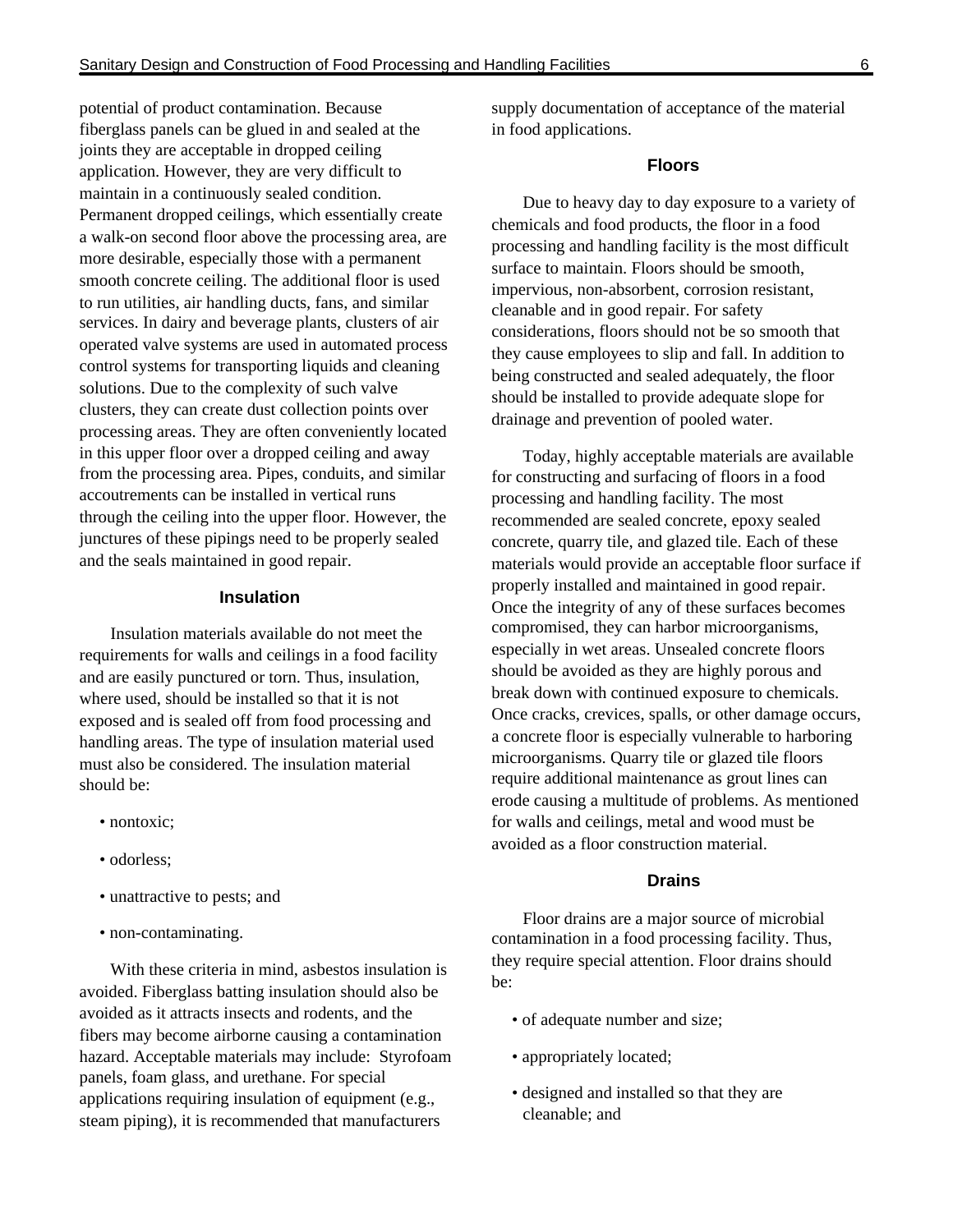• maintained in good repair.

Circular, catch basket drains are most often recommended provided that they are appropriately sealed and grouted to the floor, and are maintained in good repair. Trench drains, although used in many operations, can have problems. A trench drain should be constructed and installed to provide adequate slope or grade ensuring there is no standing water in the trench. The grouting and sealing of trench drains at the floor junctures is also more difficult to maintain than the seals of circular drains.

#### **Interior Lighting**

Adequate lighting is important for all operations conducted in a food facility. This is especially true in cleaning and sanitizing and related operations. Recommended lighting levels vary between regulatory officials and other sources. A general suggested range of lighting recommendations has been presented in Table 1.

#### **Table 1.**

| Area                       | <b>Light Intensity</b><br>(Foot Candles) |
|----------------------------|------------------------------------------|
| Raw material receiving     | $20 - 30$                                |
| Ingredient warehouse       | $20 - 30$                                |
| Bulk ingredient storage    | $30 - 40$                                |
| Processing departments     | $55 - 65$                                |
| Product inspection         | 110 - 130                                |
| Packaging                  | $70 - 80$                                |
| Finished product warehouse | $20 - 30$                                |
| Maintenance areas          | $70 - 80$                                |
| Administrative offices     | $60 - 90$                                |
| Cafeteria                  | $40 - 50$                                |
| Locker rooms/restrooms     | $30 - 50$                                |

Light fixtures should be of the type approved for food facilities, and should be equipped with break

resistant lenses or shatterproof shielding. The fixtures should be designed to be moisture resistant and cleanable.

#### **Heating, Ventilation, and Air Conditioning (HVAC) Systems**

Heating, ventilation, and air conditioning (HVAC) systems function to maintain the temperature and humidity of a facility. Day to day sanitary operations are dependent upon a properly functioning system for prevention of condensation as well as overall employee comfort. In addition, it is desirable to create positive air pressure differentials in critical or sensitive food handling rooms (e.g., packaging rooms). Because of these demands, the facility should have properly sized units and an adequate distribution system to do the job. Because HVAC systems have proven to be a source of contamination with pathogenic microorganisms (especially *Listeria monocytogenes*)*,* certain sanitary construction, design, and installation features need to be considered. Systems should be constructed, designed, installed, cleaned, and maintained so that they are not a source of contamination. For example, the air supply should be located to not draw air from nearby sources of contamination (e.g., chemicals, bird droppings); adequate filters should be installed (and changed frequently); and duct work should be located outside of the processing areas. Finally, air handling systems should be designed to be cleanable. HVAC systems available today, that can be adequately cleaned, should be considered in new construction or renovation. However, many existing systems are not designed and constructed with cleanability in mind. Care should be used in using corrosive chemicals in cleaning these older systems.

#### **Handwashing sinks**

Handwashing sinks, lavatories, or stations should be:

- conveniently located near food operations;
- of sufficient number based on the size and function of the operation;
- constructed and installed to meet plumbing codes including appropriate backflow prevention and no submerged inlets;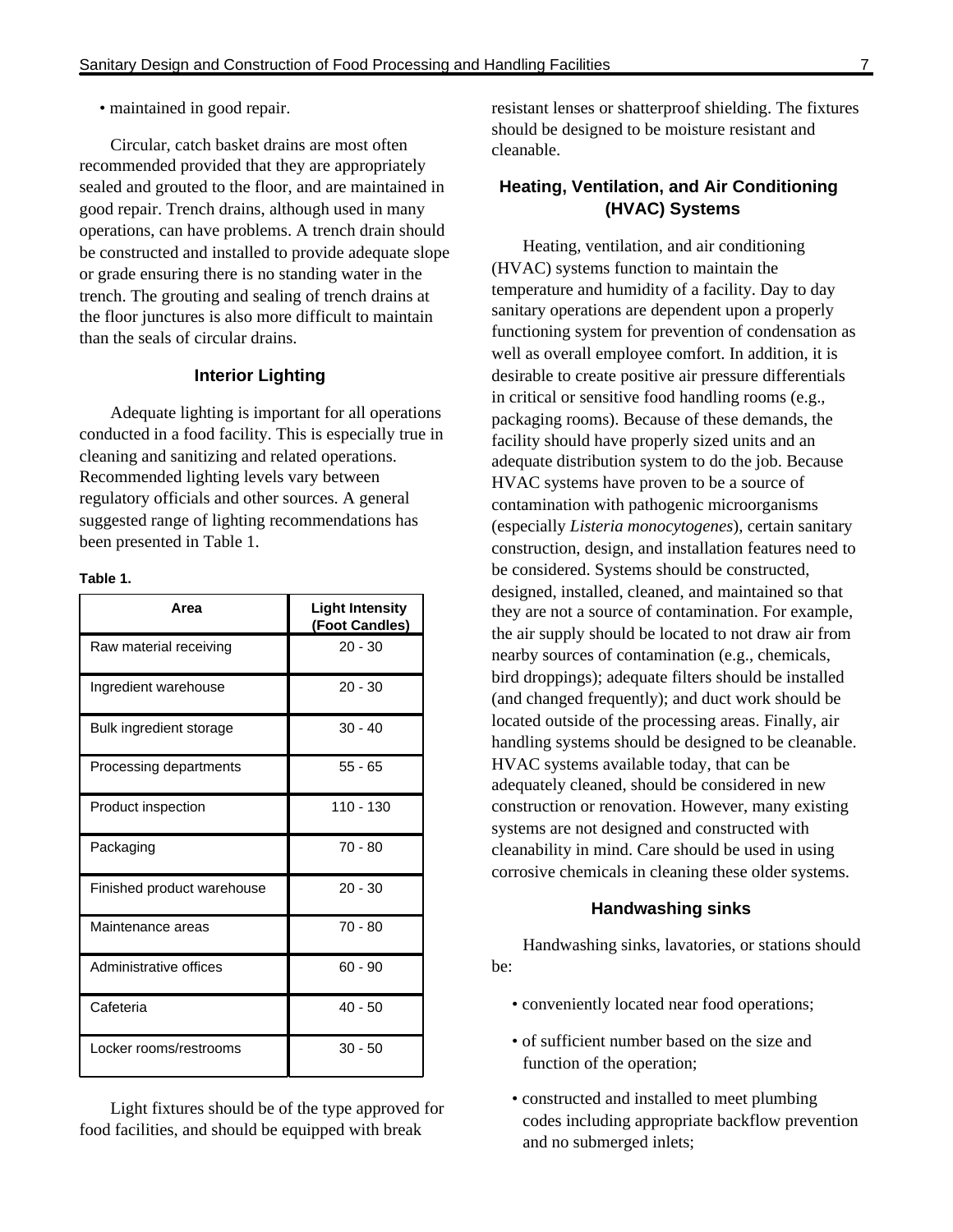- installed with faucets of sanitary design (preferably foot or electric eye operated);
- supplied with hot (not steam) and cold water in order to provide an adequate flow of water at  $85^{\circ}$  -  $100^{\circ}$  F:
- provided with an adequate supply of soap, single service towels, and a covered waste receptacle; and
- maintained, cleaned, and kept in good repair.

### **Employee Facilities, Locker Rooms, and Restrooms**

Employees need suitable facilities where they can safely store their clothes and other personal items. Maintenance and construction recommendations for walls, ceilings, and floors of locker rooms, restrooms, and related facilities should meet the same criteria as those for other areas of the facility. Lockers should be sealed to the wall and should have sloped, rather than flat, tops to prevent accumulation of dust and debris. Employee facilities should not open directly into processing or other critical areas. Most food regulations require a two-door separation between locker rooms or restrooms and food processing areas or food handling areas.

#### **Freezers, Refrigerators, and Coolers**

Permanent freezing and refrigeration rooms should meet the same sanitary construction and design criteria as other rooms in the food facility. With the exception of the refrigeration units and drain trays discussed below, an appropriately constructed and designed freezing or refrigeration room should present minimal sanitation problems. However, when modular type units are installed in a facility, they can be a source of dust and debris accumulation and contamination concerns. These units must be installed with sufficient space between the unit and the wall (approximately 18 inches) to allow accessibility for cleaning. Because the units or boxes are of flat-top design they tend to collect dust and debris, unless they are caulked and sealed to the ceiling. If they are free standing units, sufficient clearance should also be allowed above the unit to provide access for cleaning.

Refrigeration units, due to coils, fins, and other dust collection points, can also be a source of contamination. These units should be designed and installed for adequate cleaning. A major contamination problem area is the condenser draining system. Drains, trays, and pans should be installed to prevent overhead contamination of stored food products, and should be flushed and cleaned daily. Drain lines exiting refrigeration rooms or boxes should be installed to drain into a floor drain, with an appropriate air gap, and should not drain directly into critical food processing and handling areas.

#### **Overall "Protection from Contamination" Features of Interior Construction**

In addition to having sanitary walls, ceilings, and floors, a sanitary food processing and handling facility must also have designed-in (integrated) features to protect the food products from contamination. Facilities should be periodically inspected and evaluated for potential contamination of product due to the facilities themselves. Utility and water supply lines, and other accoutrements hung or attached to the wall or ceiling must be appropriately caulked and sealed to the wall or mounted in such a way to allow cleaning behind and around. For example, it is recommended that a minimum of 1 inch clearance be allowed for cleaning around and behind items hung on walls (Graham, 2004). Further, electrical boxes and related equipment should be water proof and of acceptable sanitary design. Exposed threads should be minimized on hangers used for piping and other equipment or other attachments, as they accumulate dirt and dust. If threads are used, they should be of sanitary design to be cleanable, rather than the standard threaded rod from the hardware store. Wherever appropriate, shielding should be provided over product conveyances and areas where food products are exposed. However, such shielding should be constructed of appropriate, cleanable material. Rather than horizontal or flat, the shielding should be gabled or sloped at a minimum of a 20 degree angle to prevent ledges that can collect dust and dirt.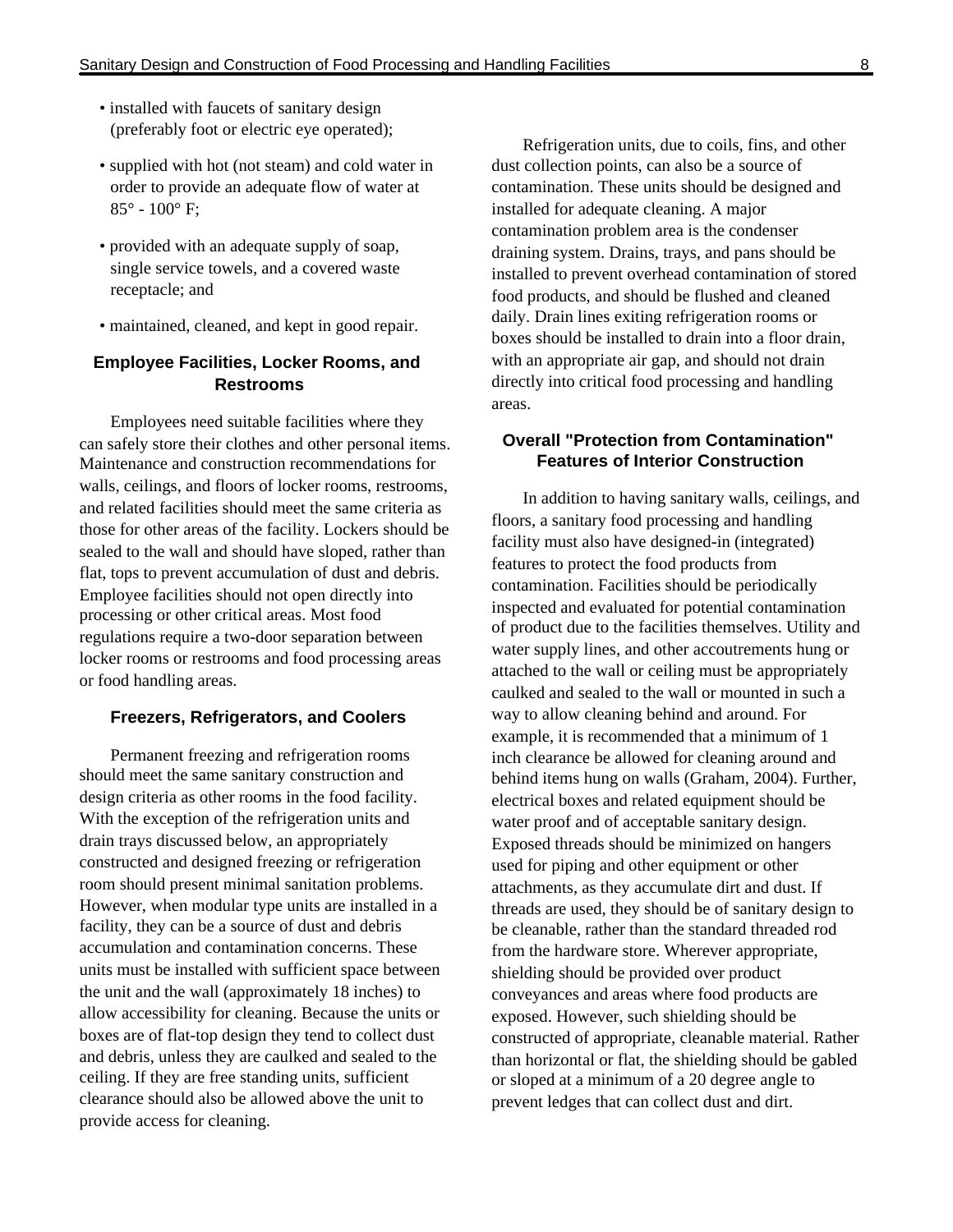Operational Flow and Facility Layout

#### **Operational Flow-through Pattern**

Ideally, a facility should be designed to provide a flow pattern for food products (as well as personnel and equipment) to prevent potential contact of the finished product with raw materials. Flow should be in one direction and follow a logical sequence from raw material handling to finished product storage as shown in Figure 3.



#### **Figure 3.**

#### **Physical Separation**

As much as is practicable, there should be a physical separation between raw and finished products and minimal entry into critical areas. Such physical separation should be accomplished by installation of walls and doorways with anti-back tracking features, and by adjusting air handling systems to provide positive pressure in finished product rooms. As the best physical separation can be undermined by human error or improper personnel flow, there should be an operational and philosophic separation between raw and finished product. This can be accomplished by barring employees working with raw materials from entering finished product rooms, this includes maintenance and janitorial staff.

It is recommended that standard operating procedures be developed and implemented regarding product flow.

In addition to providing procedures for personnel and equipment within the facility, the movement of equipment in and out of the facility by maintenance crews should also be considered. Color-coding is often used, with different colors identifying different areas of the facility. Color-coding can be applied to clothing (e.g., uniforms, frocks), cleaning supplies (e.g., brushes, brooms, pails), containers (e.g. ,pails, lugs), gaskets, forklifts, and any other equipment. Separation can also be accomplished by the installation of sanitizer systems (e.g., foot baths, spray systems) inside entrance doors to critical areas. It is imperative that these sanitizer systems be maintained in good repair and working order and that they are used. Visitors, suppliers, laboratory personnel, truck drivers, inspectors, management, and all other individuals should be made aware of operating procedures with regard to separation between raw and finished products. Self-inspections by quality assurance personnel, regulatory inspections, or tours should be done in a counter product traffic direction starting with finished product rooms and ending in raw material handling areas.

#### **References**

Food and Drug Admin. Current Good Manufacturing Practices in Manufacturing, Processing, Packing, or Holding Foods, 21 CFR 110. www.fda.gov (accessed May 9, 2005).

Food and Drug Admin. Grade A Pasteurized Milk Ordinance. www.fda.gov (accessed May 9, 2005).

Food Safety and Inspection Service. US Inspected Meat and Poultry Packing Plants, A Guide to Construction and Layout. www.usda.fsis.gov (accessed May 9, 2005).

Graham, D. J. 1991. A Mind Set. Dairy Food Env. San. (July): 388-389; (August): 454-455; (Sept.): 533-534;(Oct.): 600-601;(Nov.): 669-670; (Dec.): 740-741.